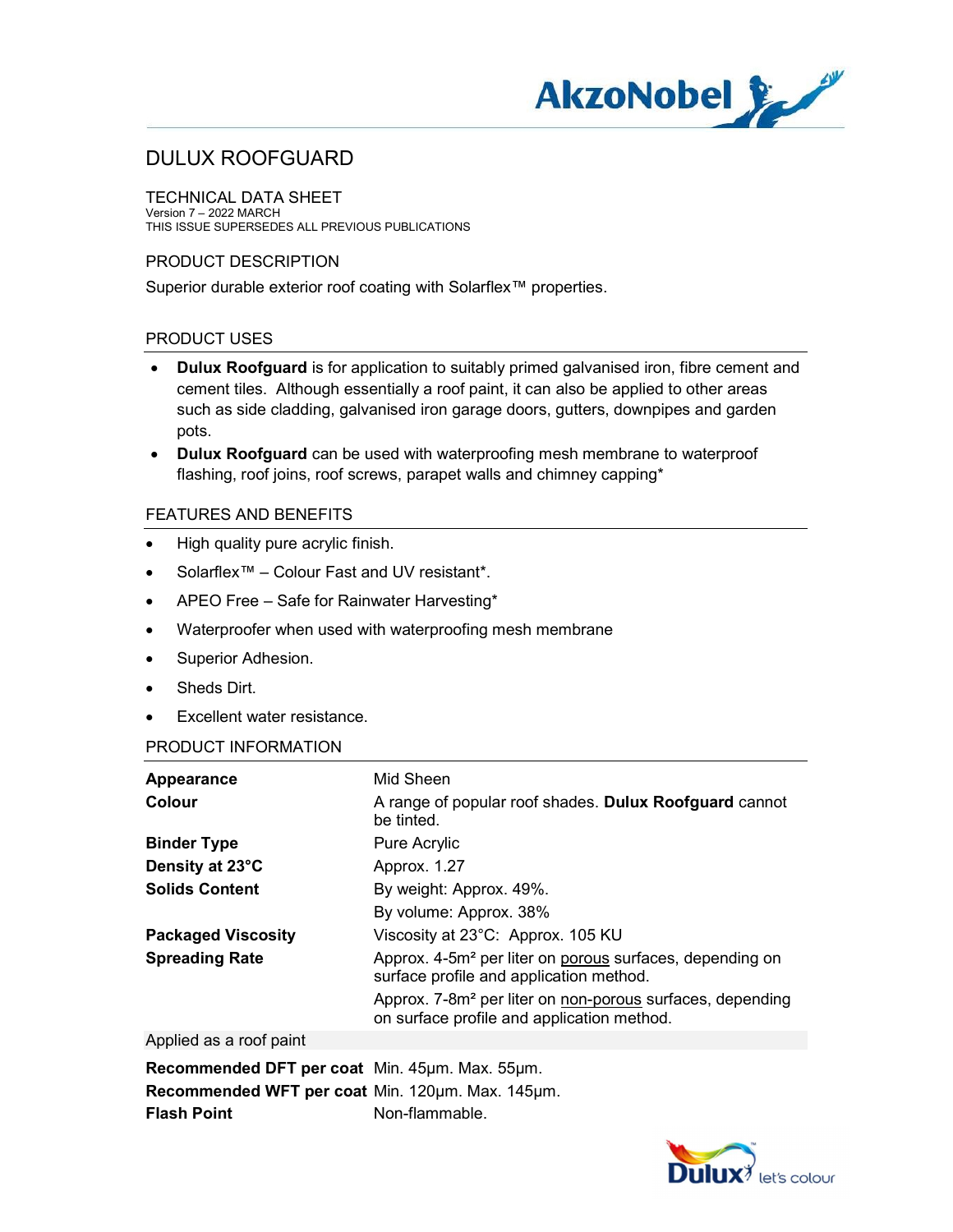

### APPLICATION INFORMATION

| Mixing                                | Stir until homogeneous with a flat paddle.                                                                                                                                       |
|---------------------------------------|----------------------------------------------------------------------------------------------------------------------------------------------------------------------------------|
| <b>Application Surface Conditions</b> | Surface Temperature between 10°C - 35°C. Relative<br>Humidity between 10 % $-$ 85 % OR 2°C above dew point<br>minimum.                                                           |
| <b>Application Methods</b>            | Brush, roller or airless spray application. For airless spray<br>application, the suggested Airless Spray Tip is 0.017-21 at<br>$150 - 200$ bars.                                |
| <b>Thinner</b>                        | Thinning not recommended except on absorbent surfaces<br>where the first coat may be thinned up to 10% with water.                                                               |
| <b>Drying Time</b>                    | Thinning reduces opacity.<br>Touch dry 60 minutes.                                                                                                                               |
| <b>Recoating Time</b>                 | 4 hours (Drying times will be extended during cold, wet or                                                                                                                       |
|                                       | humid conditions.)                                                                                                                                                               |
| <b>Cleaning of Equipment</b>          | After use, remove as much product as possible, and then<br>clean immediately with water.                                                                                         |
| <b>Substrates</b>                     | All types of cement roof tiles, fibre cement roof tiles and<br>galvanised iron roofs. It can also be applied to other areas<br>such as galvanised iron garage doors, gutters and |
| Precautions:                          | downpipes and fibre cement garden pots.<br>Do not apply directly to galvanised iron surfaces.                                                                                    |
|                                       | Not designed for application to flat roof surfaces or areas                                                                                                                      |
|                                       | subjected to long term ponding.                                                                                                                                                  |
|                                       | Not suitable for direct application to powdery or friable                                                                                                                        |
|                                       | surfaces whether previously painted or not.                                                                                                                                      |
|                                       | <b>Dulux Roofguard</b> is not recommended for application to                                                                                                                     |
|                                       | Chromadek roof sheeting & Galvanised Iron roof sheeting                                                                                                                          |
|                                       | with insulation board, flat roof surfaces, Clay roof tiles,<br>Slurry coated tiles and slate.                                                                                    |
|                                       | Under no circumstances should Dulux Corrocote 3 or                                                                                                                               |
|                                       | another Manufacturer's Water Based Etch Primer be used                                                                                                                           |
|                                       |                                                                                                                                                                                  |
|                                       | as a primer for this product on roofs.<br>Exterior durability will depend on choice of colour.                                                                                   |
|                                       | *APEO Free - Not for Human or Animal Consumption.                                                                                                                                |
| <b>Coats Required</b>                 | Apply two to three finishing coats to new and previously                                                                                                                         |
|                                       | coated surfaces to achieve a closed film and solid colour.                                                                                                                       |
|                                       |                                                                                                                                                                                  |
|                                       | The quantity of paint required can be obtained by                                                                                                                                |
|                                       | measuring the floor area of the house covered by the roof,                                                                                                                       |
|                                       | including overhang. Additional allowance of + 30% must be                                                                                                                        |
|                                       | made for the pitch of the roof, plus 30% for the corrugated                                                                                                                      |
|                                       | profile. Divide the total area by the spreading rate of the                                                                                                                      |
|                                       | paint (8) to give an indication of the paint requirements per<br>coat. Make allowance for thinning of the primer coat.                                                           |

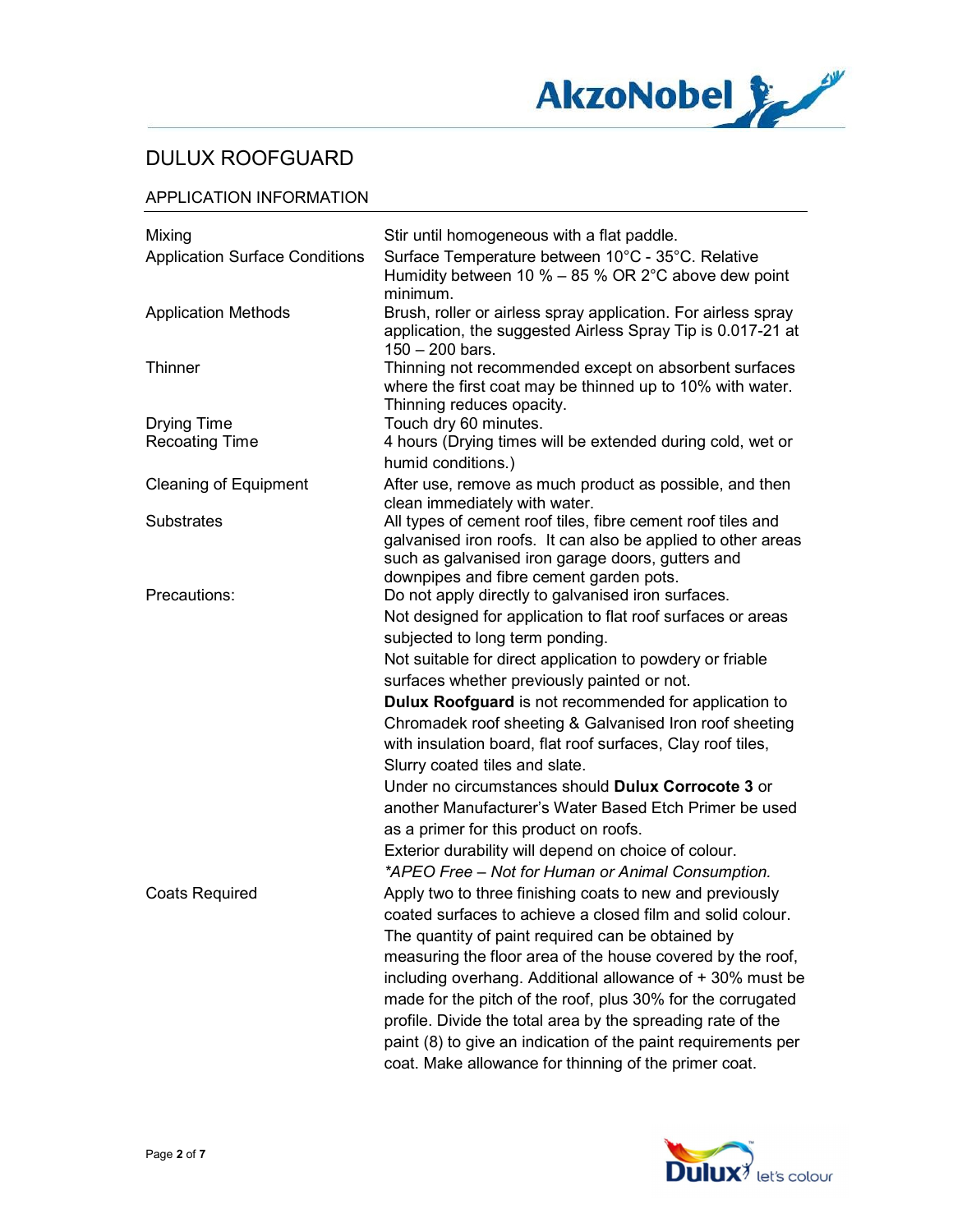

## SURFACE PREPARATION

Ensure that surfaces are sound and free from dust, oil, grease, dirt, and debris. Surfaces must be thoroughly dry - no more than 12% moisture content.

#### NEW SURFACES

#### Galvanised Iron (new, unweathered)

- Heavy fabricator's pre-treatment must be removed with **Dulux Galvanised Iron** Cleaner. Ensure complete removal of Dulux Galvanised Iron Cleaner by rinsing with running water. A water-break free surface indicates thorough cleaning - running water should not form droplets. If a water-break free surface was not achieved, repeat the cleaning process.
- Prime immediately after cleaning with two coats **Dulux Rustshield** or prime with one full coat of Dulux Galvanised Iron Primer or Dulux Trade Corrocote 1, overcoat within 48 hours with 2 coats Dulux Roofguard.

#### Galvanised Iron (unpainted, weathered)

- Remove all loose rust and white scale by means of wire brushing, sanding, chipping, or mechanical scouring - down to bright metal. To remove dirt, salts and zinc corrosion (white rust) clean thoroughly with Dulux Galvanised Iron Cleaner achieving a water-break free surface.
- Areas showing red rust must be removed back to bright galvanised iron.
- Prime immediately after preparation with two coats **Dulux Rustshield** or spot prime red rust prepared areas with Dulux Trade Corrocote 1 or Dulux Galvanised Iron Primer followed by one full coat of the same primer, overcoat within 48 hours with 2 coats Dulux Roofguard.

#### Galvanised Iron in aggressive/coastal conditions

- Remove all loose rust and scale by means of wire brushing, sanding, chipping, or mechanical scouring - down to bright metal. To remove dirt, salts and zinc corrosion (white rust) clean thoroughly with Dulux Galvanised Iron Cleaner.
- Prime immediately after preparation with two coats Dulux Rustshield or Dulux Trade Corrocote 1 or Dulux Galvanised Iron Primer, overcoat within 48 hours with 2 coats Dulux Roofguard.

#### Mild Steel and Iron

- Inspect shop-primer thoroughly for damage by installation. Abrade new surfaces lightly and remove rust, mill scale by sanding, scraping or with steel wire brushes back to sound mild steel and iron or sandblast to SA 2½.
- Ensure that the sanded areas are dry and free of grease and dust. A solvent wash (rags dipped in lacquer thinner) may be used. Change the rags frequently. Allow drying, OR clean with Dulux Galvanised Iron Cleaner according to technical data sheet.

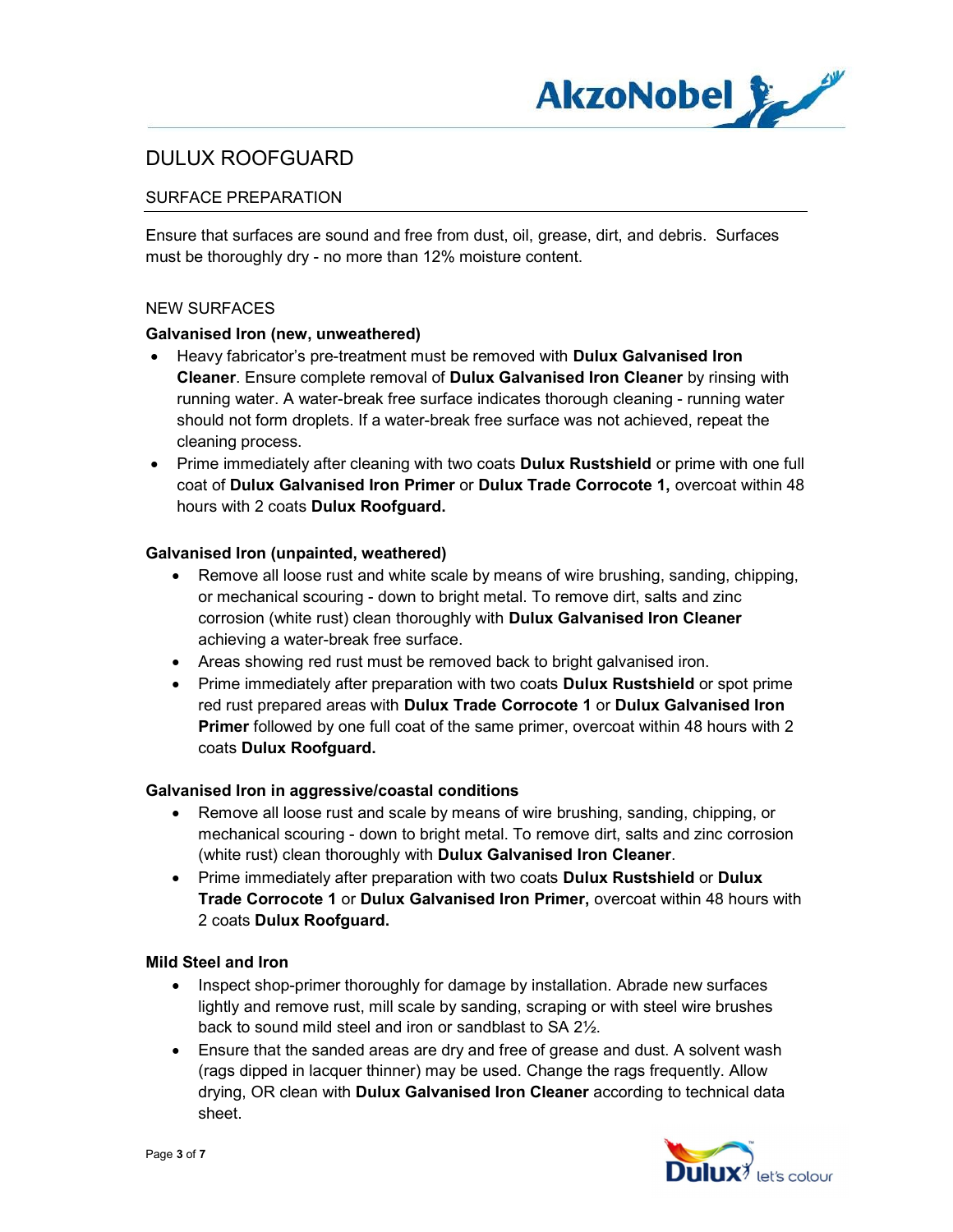

## SURFACE PREPARATION

### NEW SURFACES

### Mild Steel and Iron – Continue

• Prime immediately after preparation with two coats **Dulux Rustshield** or one or two coats Dulux Steel Primer depending on the severity of the conditions (e.g. apply two coats at the coast).

### Fibre Cement and other Cement Surfaces (new)

- To remove dust, debris and chalky residue, wash the entire roof area using highpressure washing, using a rotating nozzle at a pressure between 150 and 200 Bar. Alternatively, scrub the entire roof area with a bristle brush, using water from a garden hose and allow drying.
- For sound cement roof tiles; prime with one coat **Dulux Roofguard**, thinned up to 10% with water to aid absorption followed by 2 undiluted coats of Dulux Roofguard
- For very porous/slightly friable/chalky cement tiles and all fibre cement tiles; prime with Dulux Bonding Liquid or Dulux Trade Bonding Liquid and overcoat within 48 hours with 2 coats with Dulux Roofguard.

### Cement and Fibre Cement Roof Tiles (weathered, unpainted)

- To remove dust, debris and chalky residue from cement roof tiles, wash the entire roof area using high-pressure washing, using a rotating nozzle at a pressure between 150 and 200 Bar. Alternatively, scrub the entire roof area with a bristle brush, using water from a garden hose.
- Old, weathered fibre cement is porous and may encourage the growth of fungus. Scrub these areas with either of the following solutions: 25% chlorine solution and water or 25% sodium hypochlorite and water solution. Rinse off thoroughly, removing residues of the cleaning solution, and at the same time cleaning off dust and debris from the roof.
- For sound cement roof tiles; prime with one coat **Dulux Roofguard**, thinned up to 10% with water to aid absorption followed by 2 undiluted coats of Dulux Roofguard
- For very porous/slightly friable/chalky cement tiles and all fibre cement tiles; prime with Dulux Bonding Liquid or Dulux Trade Bonding Liquid and overcoat within 48 hours with 2 coats with Dulux Roofguard.

Waterproofing. Were required apply at least three coats **Dulux Rainshield** over the primer coat, recommended minimum waterproofing dry film thickness of 1000μm. Overcoat with 2 coats Dulux Roofguard.

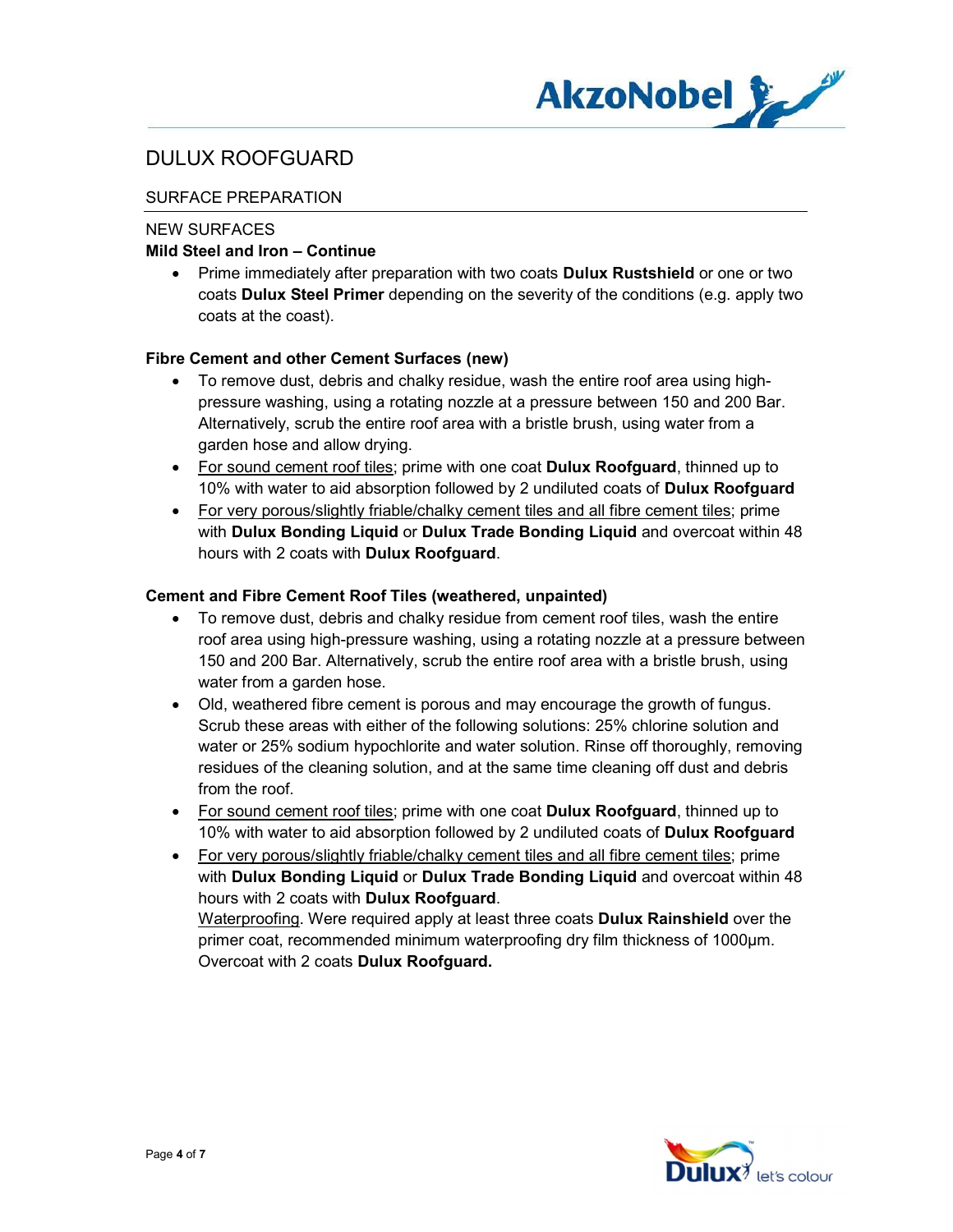

## SURFACE PREPARATION

### PREVIOUSLY PAINTED SURFACES

#### Galvanised Iron

- Perform adhesion tests on the existing coating to crosscut test ISO 2409-2013 standards. Remove lose roof paint back to a sound surface and/or bare galvanised iron. For Galvanised Iron in poor condition, strip completely.
- Remove all loose red rust and scale by means of wire brushing, sanding, chipping, or mechanical scouring - down to bright metal. To remove dirt, salts and zinc corrosion (white rust) clean thoroughly with Dulux Galvanised Iron Cleaner achieving a water-break free surface.
- For sound surfaces scrub the area with **Dulux Sugar Soap**/water solution. Clean with high pressure water jet to remove **Dulux Sugar Soap** residue and other surface contaminates.
- Prime immediately after preparation with two coats Dulux Rustshield or Dulux Trade Corrocote 1 or Dulux Galvanised Iron Primer to all exposed galvanised iron, overcoat within 48 hours with 2 coats with Dulux Roofguard.

#### Cement and Fibre Cement Roof Tiles

- Perform adhesion tests on the existing coating to crosscut test ISO 2409-2013 standards
- To remove dust, debris and chalky residue and lose paint from cement roof tiles, wash the entire roof area using high-pressure washing, using a rotating nozzle at a pressure between 150 and 200 bar. Alternatively, scrub the entire roof area with a bristle brush, using water from a garden hose. Cement and Fibre Cement Roof Tiles in poor condition, strip completely.
- Old, weathered fibre cement is porous and may encourage the growth of fungus. Scrub these areas with either of the following solutions: 25% chlorine solution and water or 25% sodium hypochlorite and water solution. Rinse off thoroughly, removing residues of the cleaning solution, and at the same time cleaning off dust and debris from the roof.
- For sound cement roof tiles; prime with one coat **Dulux Roofguard**, thinned up to 10% with water to aid absorption followed by 2 undiluted coats of **Dulux Roofguard.**
- For very porous/slightly friable/chalky cement tiles and all fibre cement tiles; prime with Dulux Bonding Liquid or Dulux Trade Bonding Liquid and overcoat within 48 hours with 2 coats Dulux Roofguard.
- Waterproofing. Were required apply at least three coats Dulux Rainshield over the primer coat, recommended minimum waterproofing dry film thickness of 1000μm. Overcoat with 2 coats Dulux Roofguard.

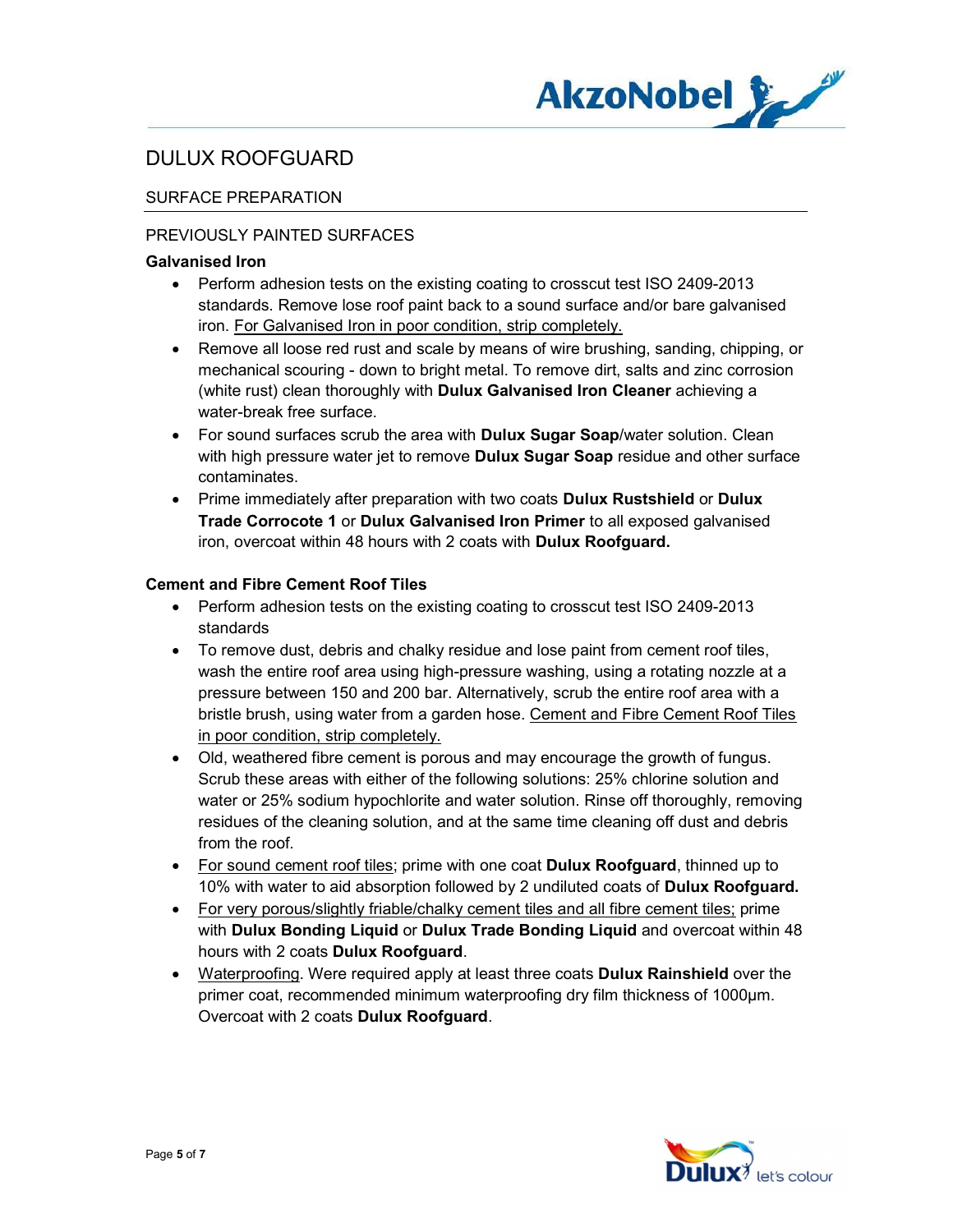

## SURFACE PREPARATION

### WATERPROOFER

- To all new, correctly prepared & primed surfaces and /or previously painted surface in sound condition with a moisture content below 12%, apply a full coat of **Dulux** Roofguard at 1m² per litre per coat.
- Embed the waterproofing mesh membrane into the still wet **Dulux Roofguard** ensuring full saturation for the membrane, free from bubbles and creases.
- Allow drying and apply a further coat of **Dulux Roofguard** to completely cover the membrane. Apply a further 2 coats of **Dulux Roofguard** to complete the waterproofing.

#### **Precautions**

- Product not designed as a submersible waterproofer or areas which is continuously exposed to ponding for long periods of time.
- The waterproofing mesh membrane overlap should be minimum 100mm

### HEALTH AND SAFETY INFORMATION

This product contains no added lead. Avoid contact with skin or eyes. Keep out of reach of children. If accidently swallowed, seek medical advice immediately and show this container to the doctor. Dry sanding, flame cutting and/or welding of the dry paint film will give rise to dust and/or hazardous fumes. Wet sanding should be used wherever possible.

If exposure cannot be avoided by the provision of local exhaust ventilation, suitable respiratory protective equipment should be used. Do not empty into drains or watercourses. Ensure good ventilation during application and drying. It is recommended to use suitable protective clothing and equipment.

Do not apply to roofs that act as catchments for drinking water.

To avoid the risk of spillage, always store and transport containers in a secure upright position. Refer to Material Safety Data Sheet for complete information.

| Packaging                 | 5Lt and 20Lt                                                                                                                                                                                           |
|---------------------------|--------------------------------------------------------------------------------------------------------------------------------------------------------------------------------------------------------|
| <b>Storage Conditions</b> | Store under cool dry conditions away from direct sunlight,<br>heat and extreme cold.                                                                                                                   |
| <b>Disclaimers</b>        | Colour references are as accurate as printing will allow.<br>Please refer to the in-store stripe cards/ standard card, or<br>on-shelf colour displays for an accurate representation of the<br>colour. |

#### ADDITIONAL INFORMATION